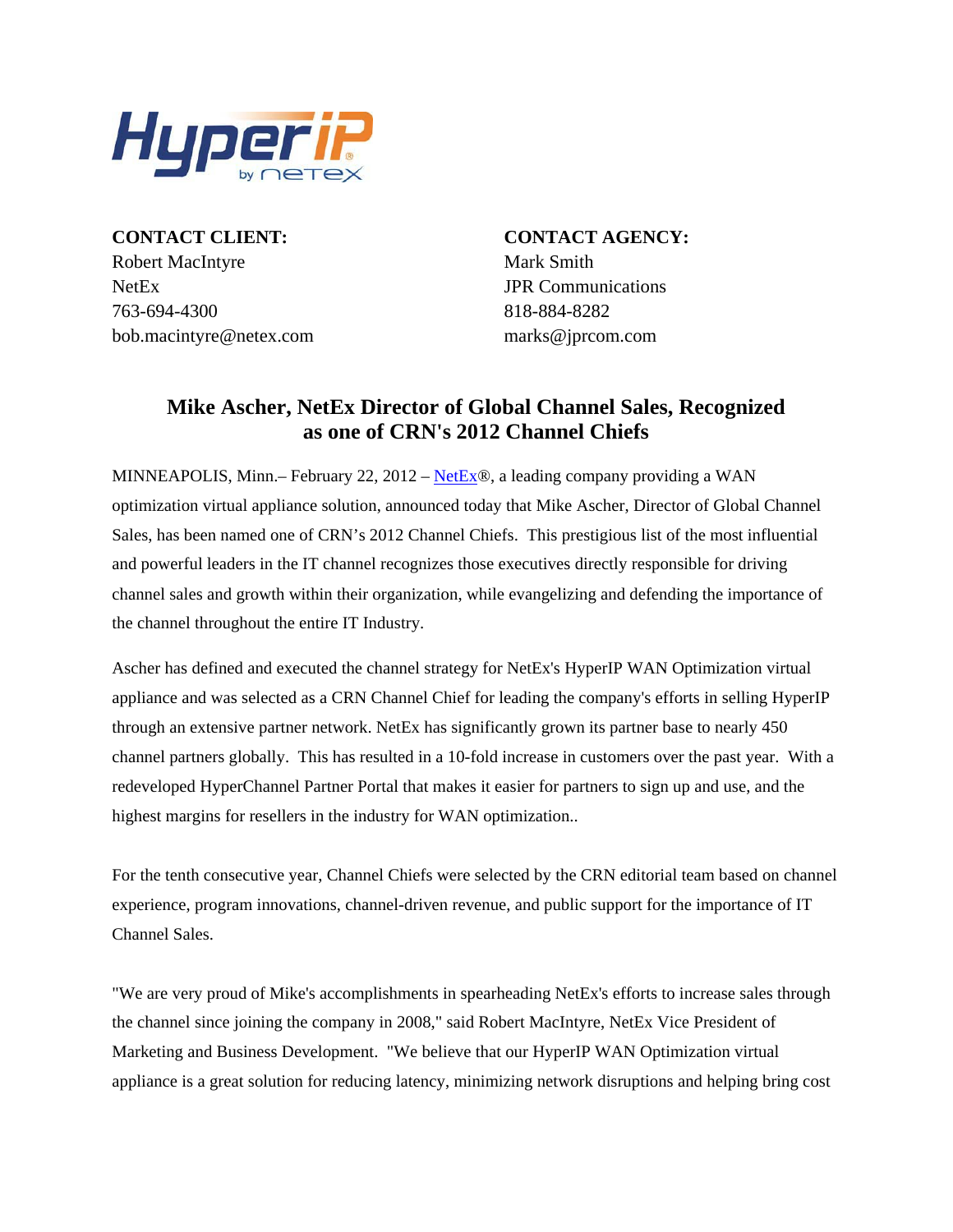efficiencies to organizations that need to protect and move their valuable information across the WAN and especially to the cloud. The recognition of his efforts by being named a 2012 Channel Chief is a validation of the importance of the HyperIP solutions and of Mike's work building relationships with key partners through the channel. It is a very well-deserved award."

"The 2012 Channel Chiefs list recognizes vendor executives dedicated to driving channel programs in the IT marketplace," said Kelley Damore, VP, Editorial Director, UBM Channel. "Our annual Channel Chiefs issue is a must-read for IT solution providers evaluating new vendors or looking to expand solution offerings. These are the people, the products and the programs that any savvy solution provider needs to know. We congratulate this year's Channel Chiefs for their stellar record of business innovation and applaud them for their continued dedication to the partner community."

Selected by *CRN's* editorial staff, the 2012 Channel Chiefs list is featured in the February issue of CRN Magazine and will be featured online at [www.crn.com.](http://www.crn.com/)

**Follow NetEx:**  http://twitter.com/hyperip http://www.facebook.com/hyperip http://www.youtube.com/watch?v=Eztd13\_QPhg

## **About NetEx**

NetEx has provided high-end networking tools for over 25 years to some of the world's largest and most sophisticated organizations. Today, NetEx focuses on virtual appliance-based WAN optimization software that is affordable and practical for solving WAN throughput issues for users, solution providers and IT service companies. The company is based in Minneapolis, MN. For more information about NetEx, visit www.netex.com or call +1-763-694-4300.

## **About UBM Channel: [\(www.ubmchannel.com](http://www.ubmchannel.com/))**

UBM Channel is the premier provider of IT channel-focused events, media, research, consulting, and sales and marketing services. With over 30 years of experience and engagement, UBM Channel has the unmatched channel expertise to execute integrated solutions for technology executives managing partner recruitment, enablement and go-to-market strategy in order to accelerate technology sales. UBM Channel is a [UBM](http://www.ubm.com/) company. To learn more about UBM Channel, visit us at [www.ubmchannel.com](http://www.ubmchannel.com/).

## **UBM plc [\(www.ubm.com](http://www.ubm.com/))**

UBM plc is a leading global business media company. We inform markets and bring the world's buyers and sellers together at events, online, in print and provide them with the information they need to do business successfully. We focus on serving professional commercial communities, from doctors to game developers, from journalists to jewelry traders, from farmers to pharmacists around the world. Our 6,000 staff in more than 30 countries is organized into specialist teams that serve these communities, helping them to do business and their markets to